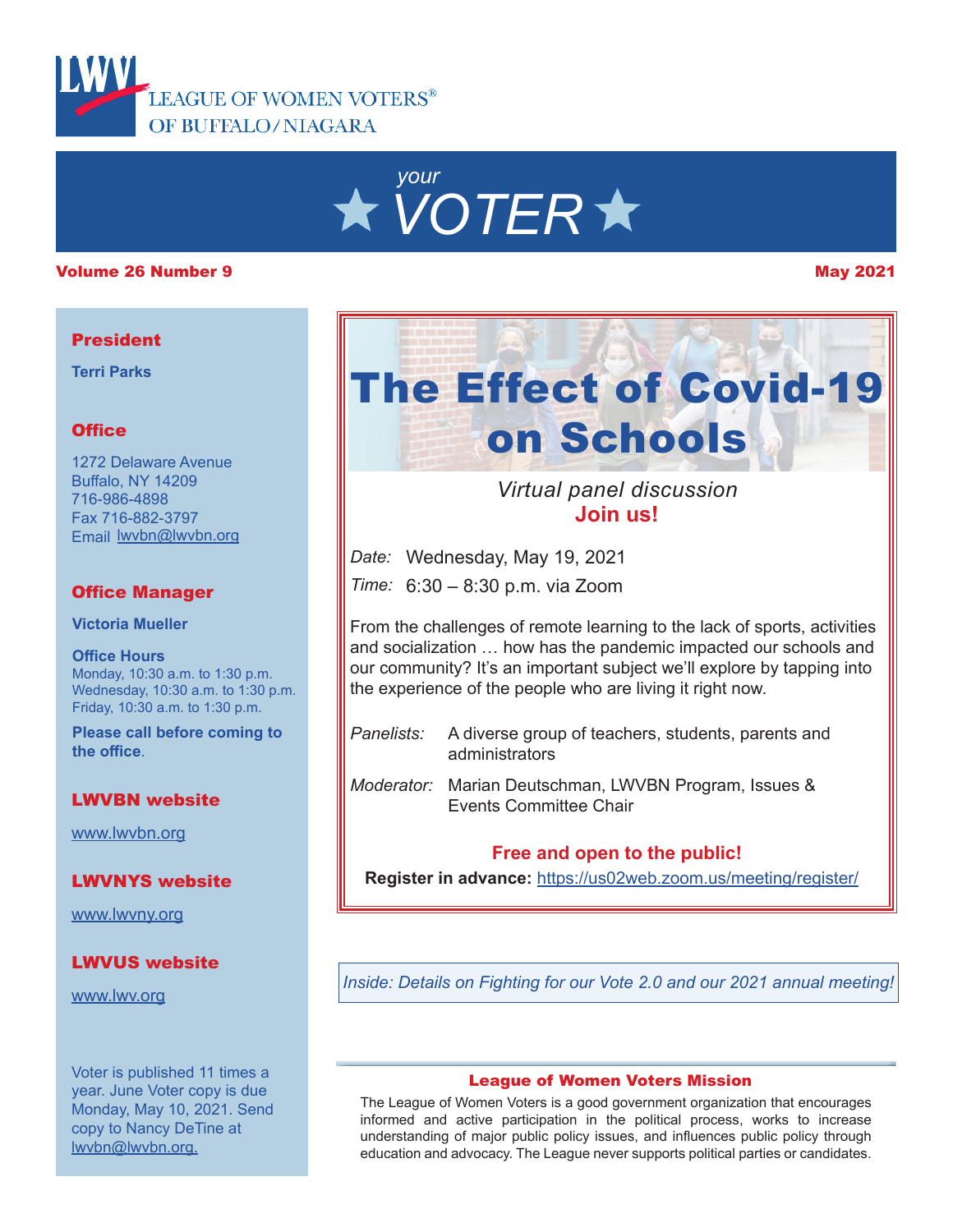# President's Report

At our annual meeting on Saturday, June 5, members will be asked to approve our 2021-22 budget. I offer some valuable background to consider as you make this important decision.

As you know, we collect membership dues each year to support our events and activities. What some – especially newer members – might not realize is that our local League keeps only a fraction of that revenue. In 2010, we set our dues at \$65 for an individual and \$100 for a two-person household. At that time, we were required to pay \$29.20 per individual to the national League and \$18 per individual to the state League, leaving us just \$17.80 to finance our work. However, those assessments have risen substantially since then – we now pay \$32 to the national League and \$23 to the state League, leaving LWVBN with only \$10 per member.

Fortunately, we've been able to augment our income through an annual appeal and other means, such as conducting elections for the Buffalo Municipal Housing Authority (BMHA). We've earned more than anticipated from our investments. In 2020 we obtained grants from the state League and funding from community partners to support our outreach. And of course, we have always been very frugal in our efforts.

So for the past decade, despite rising inflation and shrinking revenue, we have been able to maintain our services with no increase in dues. In fact, our League has accomplished a great deal. Our visibility in the community has grown significantly. We boosted our efforts to get out the vote in 2020. We partnered with other organizations to promote voting in underserved neighborhoods, and conducted many virtual programs and trainings via Zoom. We're continuing our partnerships with NAACP, Voice Buffalo, PUSH Buffalo and SANYS for the 2021 election. And, with our partners, we're planning a candidate forum for the primaries, especially for the Erie County sheriff and the mayor of Buffalo.

Going forward, though, we face some financial uncertainty. Covid-19 has affected us in many ways, including reducing dividends from our investments. BMHA tenant council elections came to a halt in 2020 and have yet to resume. While we are beginning the process to renew our contract with BMHA, our income from election services may not equal that of prior years.

In preparing our 2021-2022 budget, we anticipated seeking grants for several of our efforts. We also planned to withdraw from our investments the maximum amount allowed by our Investment Policy. However, we determined that we must raise dues by a modest amount – \$10 per individual membership and \$10 per household membership. Considering the value of the work we do, it's a very small amount – about the price of a movie ticket. And remember, it's our first increase in 10 years.

With all of this in mind, I hope you will support our League by voting to approve our 2021-2022 budget at the annual meeting..

*Terri Parks*

# **Great Decisions**

The Great Decisions discussion group will meet via Zoom at 10 a.m. on May 6 to discuss Chapter 5 in the 2021 Great Decisions book: China and Africa. The Foreign Policy Association which sponsors this discussion group nationwide says this about the topic: "The Covid-19 crisis has put a massive strain on what was growing a positive economic and political relationship between China and the continent of Africa. As Chinese President Xi Jinping's centerpiece "Belt and Road initiative" continues to expand Chinese power, the response to the spread of Covid-19, as well as the African government's growing debt to China, has seen pushback. What are some of the growing economic and political issues between China and Africa?" Lillis McLean will lead the discussion. Contact Fran Holmes at lwvbn@lwvbn.org for additional information.

*Fran Holmes*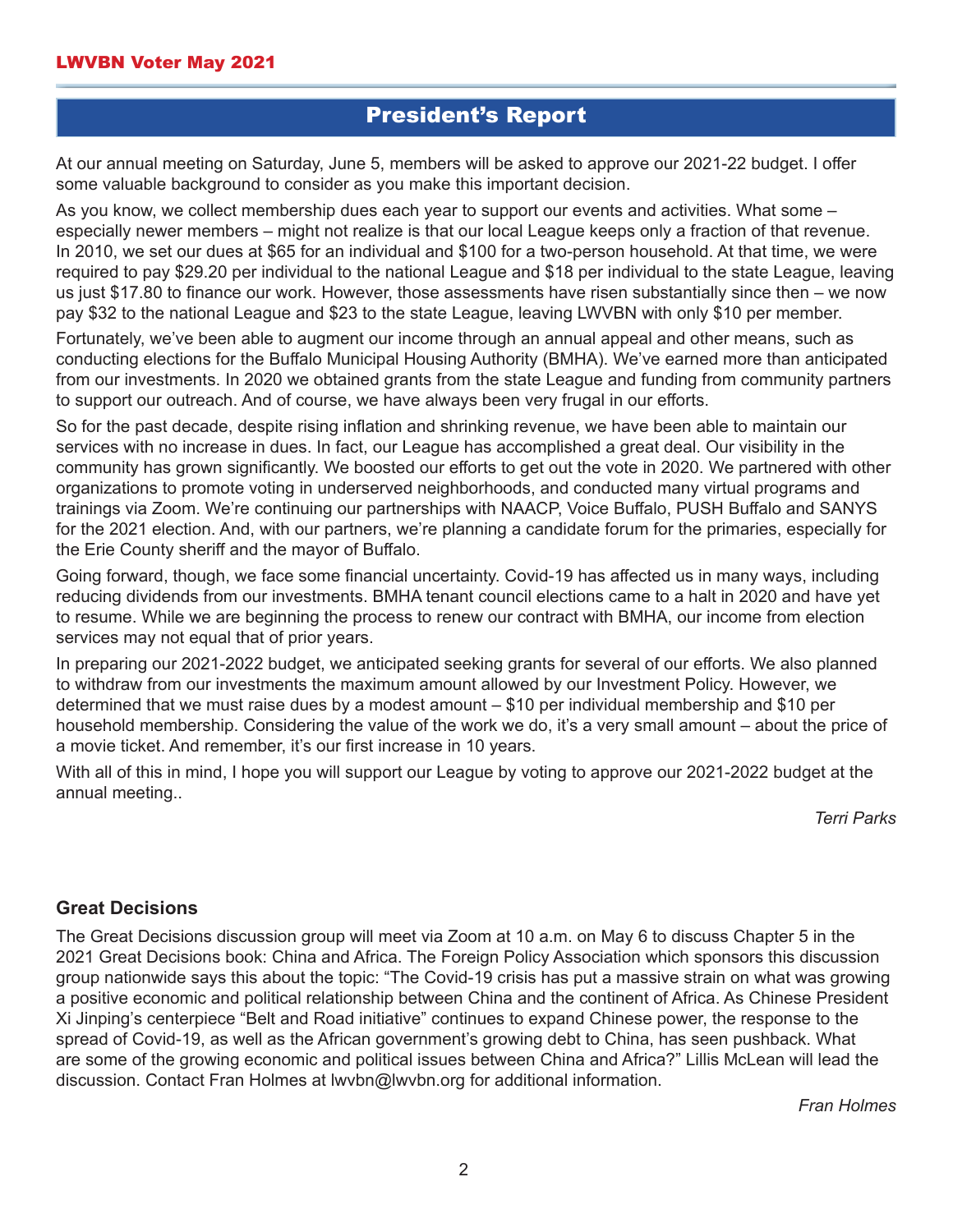# **Fighting For Our Vote 2.0!**

# *Virtual roundtable discussion*

# **Thursday, May 13 7:00 p.m. via Zoom and phone**

Join us and let's continue the conversation! How do we get to vote? What happens to our ballots once they are cast? How is voting made accessible to all? What are some myths and facts about voting?

# **Panelists**

L. Nathan Hare, President and CEO, Community Action Organization of Western New York BJ Stasio, President, SANYS (Self Advocacy of New York State) Jeremy Zellner and Ralph Mohr, Commissioners, Erie County Board of Elections Barbara Gunderson, LWVBN Voter Services Chair

### **Moderator**

Buffalo City Court Judge Lenora Foote-Beavers former Chair, Diversity Committee, Women's Bar Association of Western New York

**Register in advance at:** [https://us02web.zoom.us/webinar/register/WN\\_plVk7D0WT0SJmBivo5swWA](https://us02web.zoom.us/webinar/register/WN_plVk7D0WT0SJmBivo5swWA)

Participants can ask questions after the presentation. There will be closed captioning.

If you missed our first webinar and would like to explore the history of voting with its progress and the challenges, you may watch the first webinar by visiting https://www.lwvbn.org/ or clicking [here](https://us02web.zoom.us/rec/play/GviLfhj8YvC62aFwfpL86Ewg3ghCglWlv9COMeq4FNIH5N7iJH9eMcPUo5y5CKlW1liqhLvTQBt3LpZQ.GXZBWL_04nPJh-Q7?continueMode=true&_x_zm_rtaid=RvFL-R6LRSSW3HFFfX_CUg.1619389212560.13d7c7c4afb05450959a8e1ba725e795&_x_zm_rhtaid=681).

# **Presented by LWVBN, NAACP and SANYS**



# **2021 NYS Primary Election Dates and Deadlines**

**Friday, May 28:** Deadline to register to vote in primary

**June 12 - 20:** Early voting period

**Tuesday, June 22:** Election day and last day to postmark absentee ballot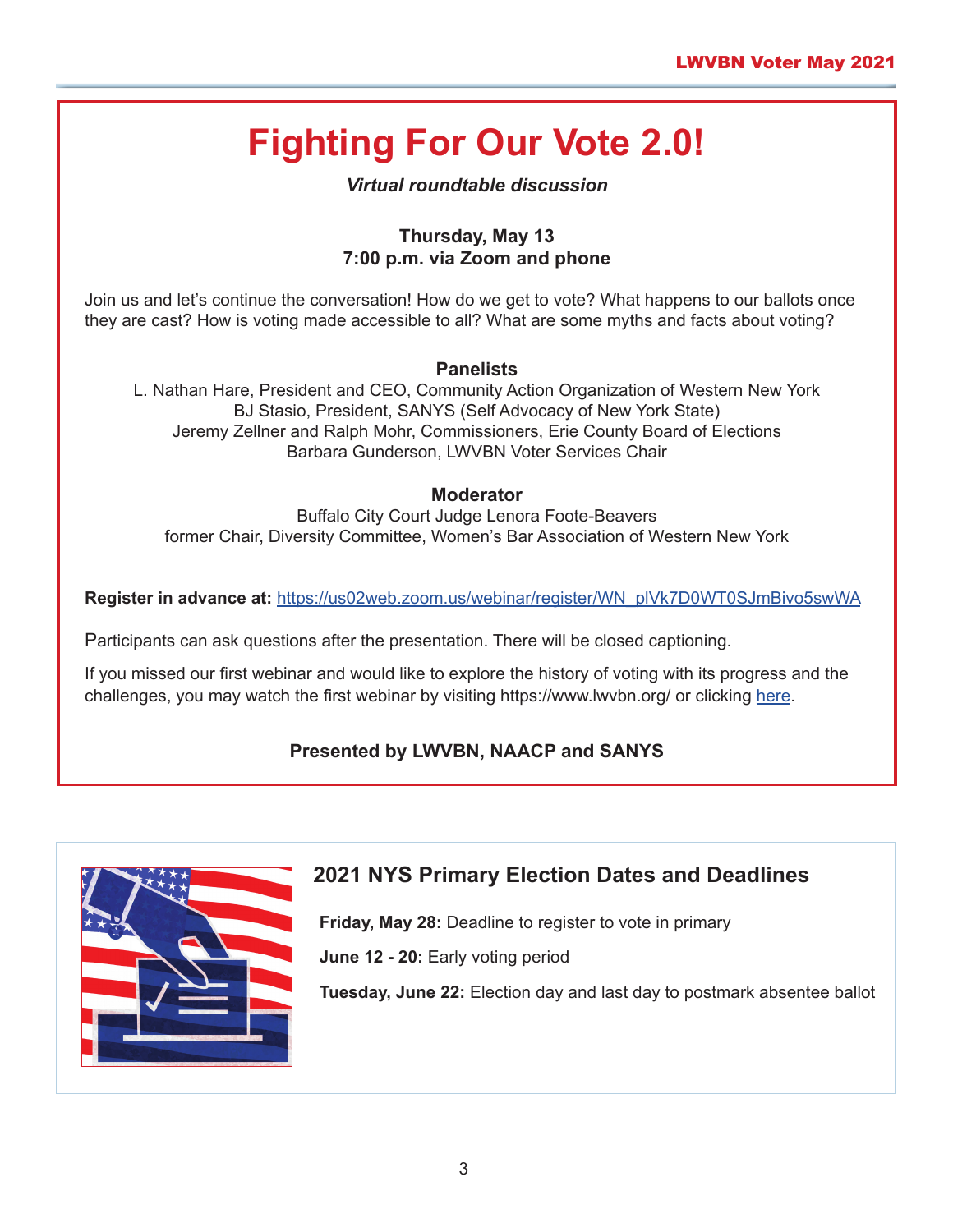#### **Welcome Our New Members**

The Membership Committee is pleased to report that our League membership is continuing to grow. We now number 234, including the following new members: Gayle and Thomas Nowak of Grand Island, Cynthia and Lauren Pristach of Amherst and Kathryn Eskew of Buffalo. Welcome to our League family.

*Lori Robinson and Mary Ann Turkla, Co-Chairs*

### **Money In Politics Update**

On April 22, the U.S. Census Bureau announced important changes to the timeline for releasing redistricting data to the states, due to Covid-19. These changes will affect many state redistricting plans, but do not remove the states' obligation to redistrict once census data become available. If states fail to act, courts will step in to draw temporary lines for the upcoming 2021 and 2022 elections. How will New York State address these redistricting changes? The MIP Committee will discuss the announcements and review our state League's "Redistricting Day of Action" event at our regular meeting on Friday, May 21. We welcome all members to join us. Call the League office for details.

*Janet Massaro*

### **Healthcare Committee Update**

Has everyone heard? What, you say … heard what? Here is the news: the New York Health Act has been introduced in the State Legislature with a majority of co-signers in both the Assembly and the Senate.

This introduction is historic. After several years of being passed in the Assembly and going nowhere in the Senate, single payer/universal healthcare has a CHANCE of coming up for a vote and being passed into law. This would guarantee all New York residents healthcare through a single provider, the New York Health Fund. These bills are Assembly A-6058 and Senate S-5474. If you would like to comment about the bills as an individual, you can find your legislators' contact information on our website.

LWVNYS Healthcare Chair Madeline Zevon has issued a new memorandum of support (MOS) for the New York Health Act. "The changes in this year's MOS incorporate the expanded positions passed through our recent consensus, such as separation of health from employment, safe staffing, affordable universal access, equity and essential care to include vision, dental, hearing, and long term care." In December and January, LWVBN members generously participated in meetings of concurrence and consensus in creating this expansion.

From Jennifer Wilson of LWVNYS on Monday, April 19: the New York Health Act passed out of the Health Committee. "The bill will next have to go through the Assembly Ways and Means and Codes Committees before it can be brought to the floor for a vote by the full Assembly, but this is a GREAT FIRST STEP on the first day back from the Legislature's spring break."

Our Healthcare Committee would love to have you participate in our next meetings on April 30, May 28 and June 25; all take place at 2:30 p.m. via Zoom. Please call Alberta Roman at 695-1334 for any question or to get the Zoom link.

*Alberta Roman and Judy Huber, Co-Chairs*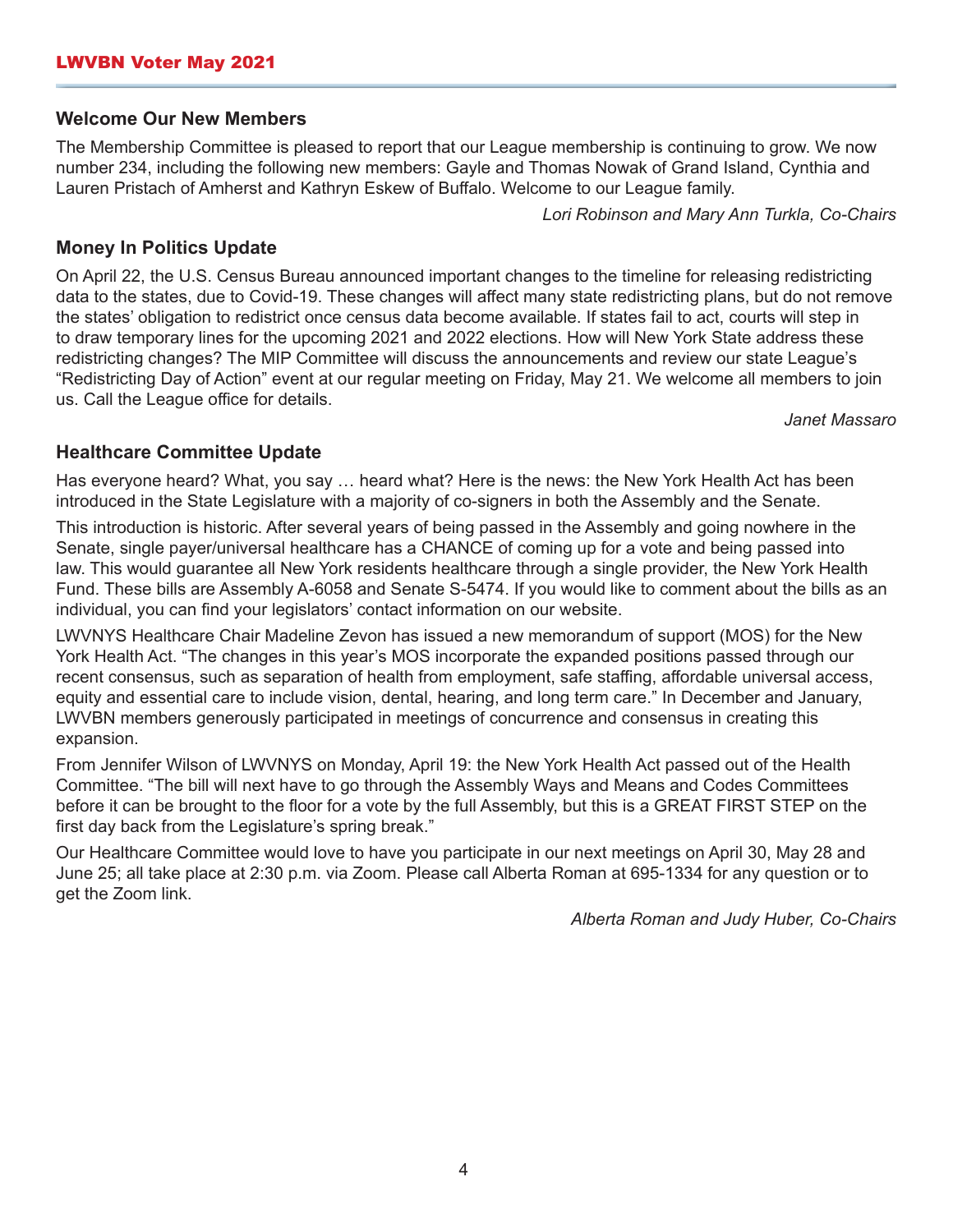# **Nuclear Landscapes and Environmental Justice**

In last month's West Valley column, I introduced two anthropologists whose work deals with nuclear timescapes, the unfathomable time during which people need protection from many radionuclides in the waste from our military and peacetime uses of atomic energy. Other panelists with me in that discussion at the Society for Applied Anthropology meeting in March had something to say about environmental justice and the nuclear fuel cycle.

When you hear "environmental justice" you probably think "toxic chemicals" and "Blacks and Hispanic Americans." Rightly so, the link between Superfund toxic waste sites and minority neighborhoods was established decades ago. But another clear issue of environmental justice is the link between vulnerable indigenous minority peoples and nuclear landscapes.

The first two anthropologists to come online for my first Zoom meeting to plan the event began chatting in Polish. One was a graduate student, stuck in her home in Warsaw but wanting to get back to Fukushima to continue her fieldwork. The other had immigrated to America as a child with her parents but did her fieldwork in Kazakhstan, among nomadic pastoralists living on the still highly contaminated land where the USSR had tested its nuclear weapons.

The panel included a geographer whose doctoral fieldwork in Canada was in a nuclear community that included members of First Nations. Aboriginal peoples in another Commonwealth country, Australia, lost lands to Great Britain's nuclear testing. Pacific Islanders were hurt by French and American nuclear testing.

Within the United States, the Native American tribes have been affected at all stages of the nuclear cycle. Navajo uranium miners were exposed without occupational protection, and their water was polluted with mine tailings. One of our March panelists, now Executive Director of the American Anthropological Association, spent decades at Hanford working with the neighboring tribes on environmental and public health issues.

This brings us to our own West Valley Nuclear Fuel Services site, where any water-borne pollution that escapes from the site enters streams that flow into Cattaraugus Creek, which makes its way to Lake Erie, flowing right through the Seneca Reservation: another case of environmental injustice.

*Pat Townsend*

# In Memorium

# *Judy Casassa*

A League member for many years, Judy Casassa was one of the most reliable volunteers at naturalization ceremonies, welcoming many new citizens on our behalf and helping them complete their voter registration forms. Judy's life was one of service to others through her career with the Erie County Senior Services and her volunteer work with many organizations, especially Blessed Trinity Church. After a brief illness, Judy died on April 7, 2021, in the Erie County Medical Center. Judy's efforts as both a professional and a dedicated volunteer benefitted many people. Please take a few minutes to read this obituary featured in The Buffalo News on April 18: [judy-casassa-obituary.](https://buffalonews.com/obituaries/features/judy-casassa-80-attracted-grants-to-enhance-erie-county-senior-services-and-blessed-trinity-catholic/article_7e256c28-a0b2-11eb-94ef-a738ac3c265b.html)

# *Florence Hellwitz*

Florence K. Hellwitz, a League leader and president of the Buffalo League in the 1960s, was 102 when she died on March 3, 2021. Joan Bozer recalls that Florence was one of the "powerhouse women" in the Buffalo League when Joan first joined. Florence's son, Bob Hellwitz, has been our Board of Elections partner for voter registration at naturalization ceremonies in the past few years. Through her professional and volunteer efforts, Florence had a positive impact on many, and we were fortunate that she devoted some of those efforts to the League. Her obituary was featured in The Buffalo News on April 16; you can read it here: fl[orence-k-hellwitz-obituary.](https://buffalonews.com/obituaries/features/florence-k-hellwitz-102-dedicated-life-and-work-to-social-justice/article_1e538a36-9bb3-11eb-8b4a-8fe72100e5d8.html)

*Terri Parks*